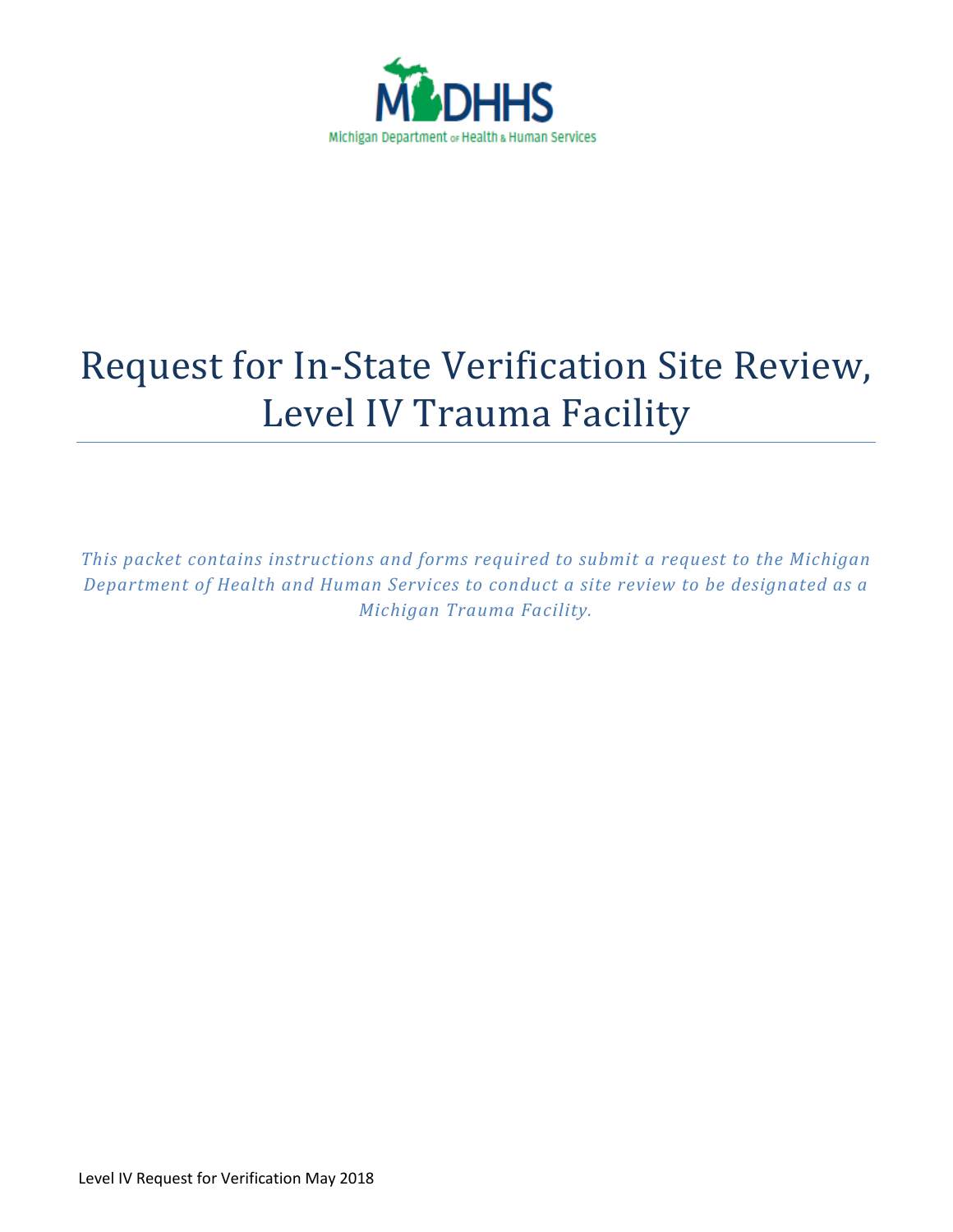# **Introduction**

This form should be utilized by those facilities requesting a site visit to verify they meet the requirements set out in the Michigan Trauma Rules. This step is required before a facility can be designated as a Michigan trauma facility. Use these instructions for filling out the single page *Request for In-State Trauma Facility Verification Site Review Level IV* form.

Applicants must have 12 months of operations as a functional trauma facility prior to a site visit. This includes the collection and submission of data, performance improvement, injury prevention, and all other required activities. *Submission of this form indicates the facility has developed their trauma program and will be ready for a site review in at least 90 days.*

Please note, at the top of the form, date of request should be the date the form is submitted to the Michigan Department of Health and Human Services (MDHHS).

**Facilities that are currently verified by the American College of Surgeons (ACS) should not use this form.**

## **Submission of Request**

The request form must be filled out completely and **signed** by the healthcare facility's Chief Executive Officer and Trauma Medical Director. Please complete each section of the form. Incomplete forms will be returned. The request for verification can be submitted electronically. **Note**, put "Request for Verification" in the subject line and email to:

## [traumadesignationcoordinator@michigan.gov](mailto:traumadesignationcoordinator@michigan.gov)

Alternatively, a hard copy of the request for verification can be mailed to:

Michigan Department of Health and Human Services EMS and Trauma Division Attn: Trauma Designation Coordinator PO Box 30207 Lansing, MI 48909

Once the packet is received by the State Trauma Designation Coordinator, the contact person listed in the application will receive electronic confirmation of receipt.

Consistent with applicable law, MDHHS will exercise its discretion to exempt from public disclosure trade secret, commercial, or financial information provided voluntarily to it as part of the Level IV In-State Trauma Facility Designation process, as permitted under Section 13(1) of the Michigan Freedom of Information Act, MCL § 15.231 *et. seq*.